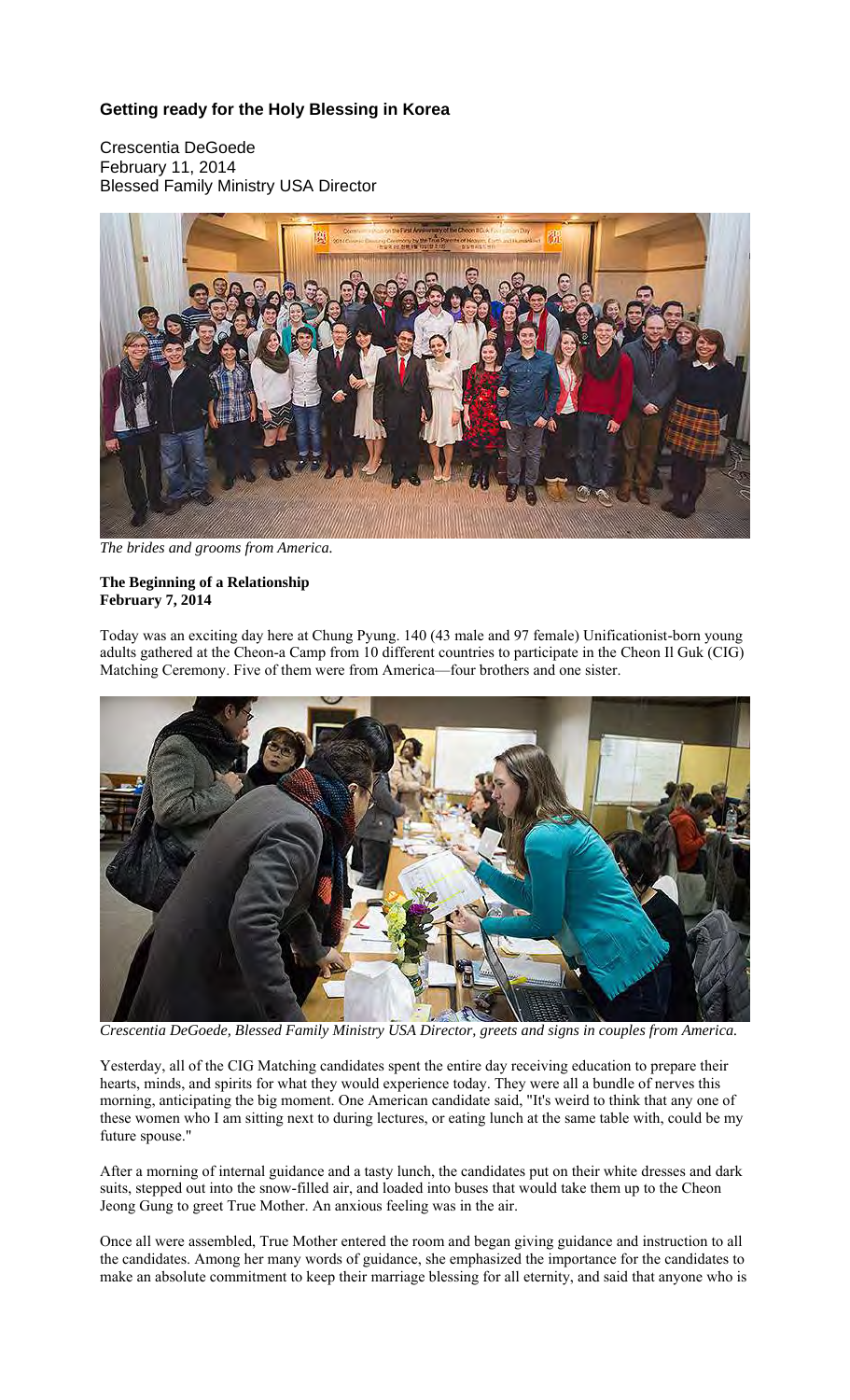not ready to make this commitment should feel free to go.



*Brides and grooms from America board the bus from the airport to HanWha Condo.*

She began the matching ceremony starting with the oldest candidates and working her way down to the youngest. She guided the candidates to select their own spouse, sometimes having the men initiate, sometimes the women. Within a short period of time, 42 matches were made, including all five American candidates! After the matches were confirmed, it was a joy to watch the new couples converse happily with one another, many of them with the help of a translator.

The energy was very high and hopeful. The couples feel full of promise. They spent the rest of the day getting to know each other. Tomorrow they will be joined by couples from around the world, matched by parents or matching advisors including 50 matched couples from North America who will participate in the upcoming Cosmic Blessing Ceremony.



**More Couples Join the Party February 10, 2014** 

*Doug Burton, who is currently working with ABC News Crew on a story about the Blessing, and Cresentia DeGeode, Blessed Family Ministry USA Director, introduce the ABC Nightline crew to the brides and grooms.* 

Today was quite a busy day!

Yesterday our BFM staff spent the day scoping out the scene at HanWha Condo, to learn all the fun things the couples can do to spend some quality time with each other. As couples arrived, we were able to invite them to enjoy karaoke, billiards, a game room, the supermarket, sauna, and cafe.

The majority (44) of our North American (all but two) matched couples and their family members have arrived in Korea, and are now settled into the HanWha Condo. Most were weary after long hours of travel, but happy to finally have arrived at their destination. Some leaned on each other for support, barely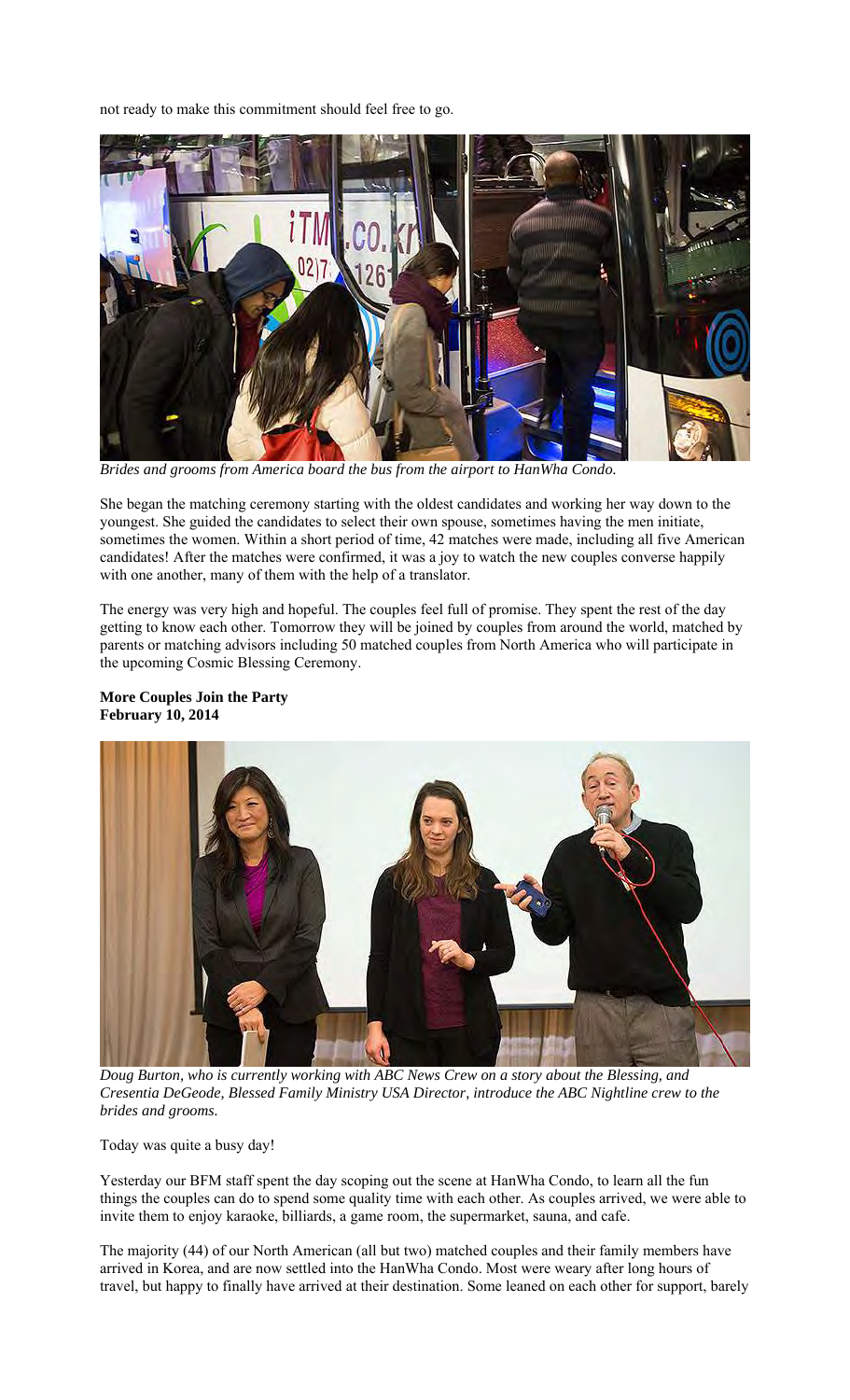able to keep their eyes open as they received their room keys and registration information. Our BFM staff answered many questions throughout the day, like..."Where can I find an iron?", " Where can I buy Blessing rings?", "Where can I find Wifi?", and "How can I connect my family back home to the broadcast of the ceremony?"



*ABC News interviews couples participating in the 2014 Cosmic Blessing on February 12 in Korea.* 

In the evening, we greeted the ABC News Crew, who will be filming throughout the next few days, and introduced them to all the matched couples and family members gathered at the orientation. The staff members of the various regions staying at the HanWha Condo for the 2014 Cosmic Blessing Celebrations—Europe, Asia, Oceania, and North America—introduced themselves to start off the orientation. We went over the schedule for the "Western Group" (as we are referred to here in Korea), and logistics.

Looking out at the crowd, you could see the 200 some people gathered, of all different backgrounds, races, and cultures. As one of the staff mentioned in their opening remarks, "It is inspiring to know that we are able to come together because of our True Parents."



*ABC News interviews second generation Unificationist couple during their lunch break at the Blessing Workshop, Korea.* 

After the orientation, many of the couples broke into small groups and started happily conversing and connecting with one another, many meeting each other for the first time and becoming new friends.

Tomorrow we will have some education sessions in the morning and early afternoon. The rest of the day will be free for the couples to spend some quality time together and prepare to attend the Cosmic Blessing on Wednesday.

**The Big Day is Almost Here! February 11, 2014**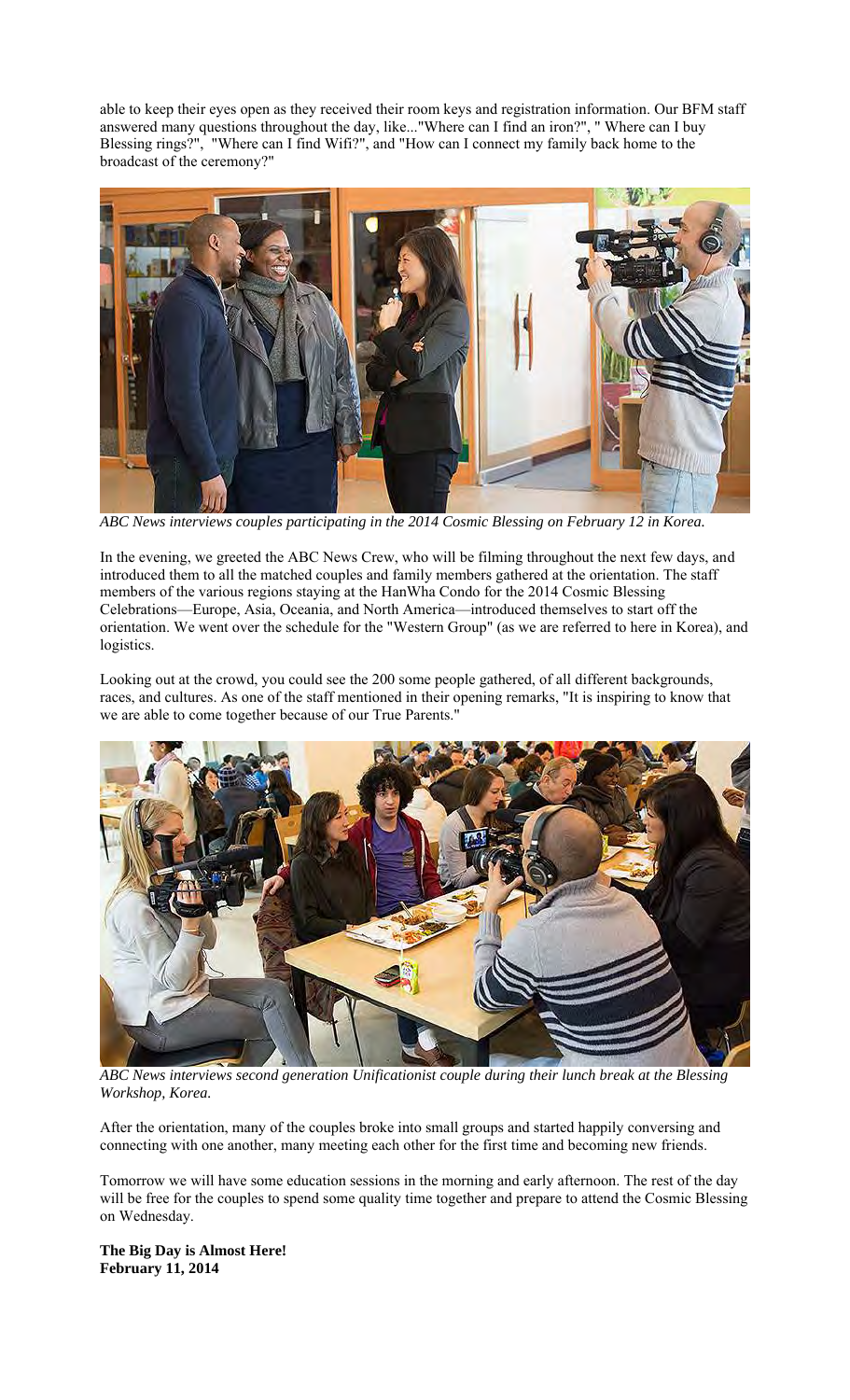After enjoying a Korean-American hybrid breakfast, and continuing to meet and chat with other couples from all over the world, the participants spent the morning hearing testimonies and guidance about how to prepare for the Cosmic Blessing Ceremony and married life, from various BFM and Youth Education Department staff.



*Rev. David Hanna, of the European Blessed Family Ministry presents to the couples.* 

Myself and my husband, Leighton DeGoede, Jago Gavin of the Oceania Youth Education Department and Rev. David Hanna, of the European BFM, engaged couples in discussions and activities. At one point during presentations, Leighton and I asked the couples to write down 10 things they really appreciate about their match, and then share those 10 things with their match while looking into each other's eyes. The activity was meant to give them some practice at expressing "words of affirmation", one of the "5 Love Languages", identified by Dr. Gary Chapman. It was quite moving to see the warm and affectionate interactions of the couples. It quite literally brought me to tears during my presentation to see such bright and beautiful young couples about to start their married life.



*Cresentia and her husband welcome couples to the blessing workshop.* 

Couples enjoyed lunch and some free time before meeting again for more education. The young couples heard lessons from Geros Kunkel of the European Youth Education Department, while Susan Croswaithe led the education for first generation Unificationist participants.

The evening was full of lots of excitement and nervousness. From 4:30pm on, the couples began preparing for the big day tomorrow…

The brides lined up to get coupons for professional hair and makeup appointments. Couples bought their Blessing rings and chatted over coffee. There were lots of pictures, and some participants enjoyed time at the sauna (bathhouse) to relax and get refreshed.